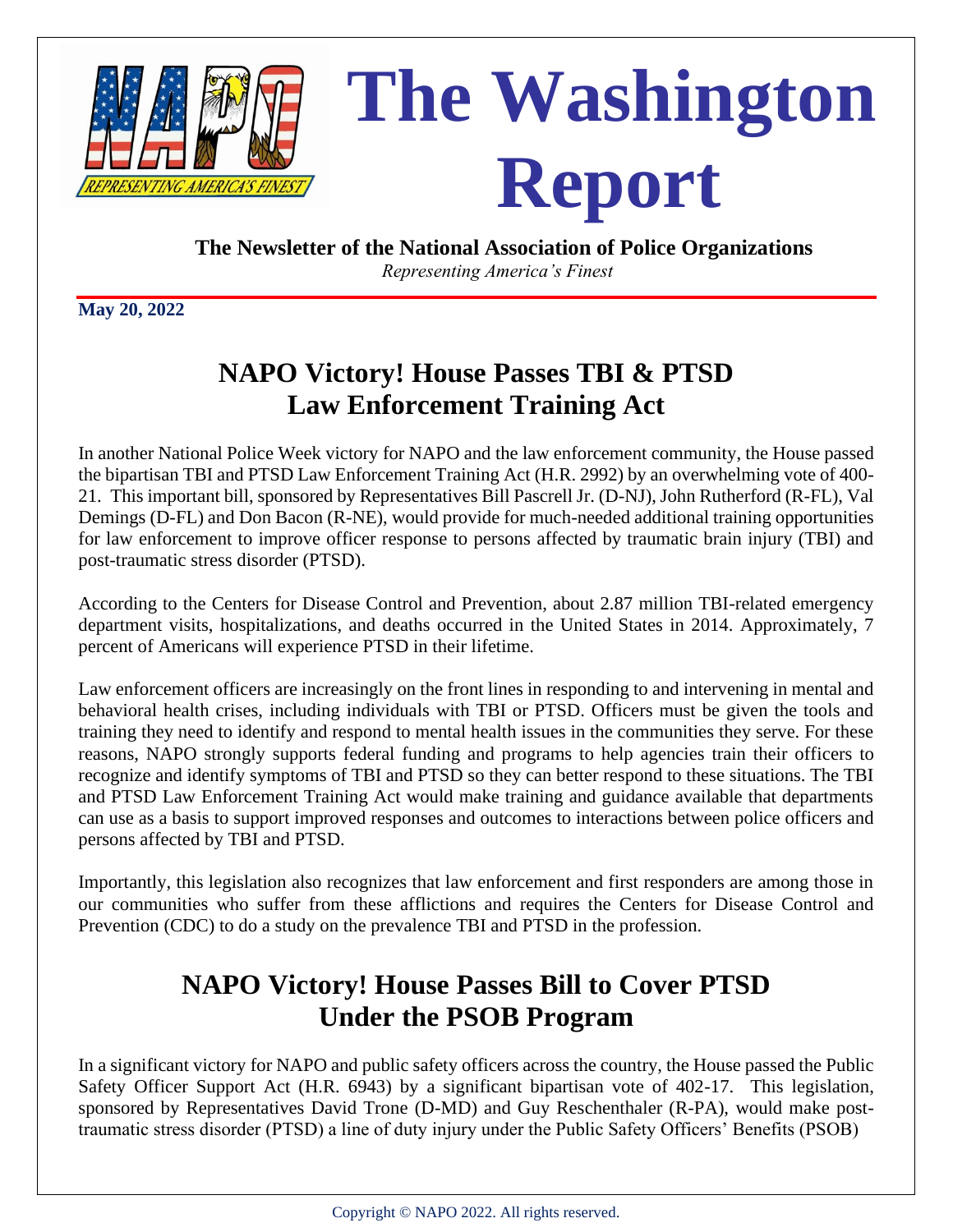Program and ensure that officers who suffer from PTSD and those who take or attempt to take their own life as a result of on-duty trauma will be eligible under the program. The bill would also cover officers who die by trauma-linked suicide by directing the PSOB Program to presume that suicides are a result of job duties in certain circumstances, such as a mass casualty event, where there is evidence that PTSD would be a cause of the trauma.

In most instances, an officer's survivor health care, pension benefits and life insurance become null and void if a public safety officer's death is ruled a suicide, which makes the PSOB benefit so important. This bill would alleviate the financial strains that surviving families of such tragedies often suffer due to the loss of all other benefits.

There is no doubt that the everyday stresses and strains of the job as well as the often horrific nature of the crimes officers witness lead to PTSD and acute stress disorder. It is only recently that departments are working to address the mental health needs of their officers and even now, not every officer has access to reliable, confidential mental health and wellness services. While we hope we will get to a place where PTSD and similar mental health disorders are addressed before officers reach the point where they feel suicide is their only option, we are not there yet. More officers die from suicide than they do from homicides, which is a tragic fact.

As we have so far largely failed to provide officers with the mental health services necessary to protect their mental wellbeing, it is only right that we make certain their families are taken care of after such a terrible loss.

The Senate Judiciary Committee is expected to mark up the Senate version, S. 3635, sponsored by Senators Tammy Duckworth (D-IL) and John Cornyn (R-TX), on May 26. NAPO is lobbying Committee Members and strongly urging them to support moving this important bill forward.

## **Senate Judiciary Approves NAPO Police Week Priorities**

On May 19, the Senate Judiciary Committee marked up and unanimously approved a slate of bills supported by NAPO and the law enforcement community. The bipartisan approval of S. 4007, Fighting Post-Traumatic Stress Disorder (PTSD) Act of 2022; S. 4003, Law Enforcement De-Escalation Training Act of 2022; S. 3860, Invest to Protect Act of 2022; and S. 2151, Strong Communities Act is a strong win for NAPO.

The **Fighting PTSD Act**, sponsored by Senator Charles Grassley (R-IA), recognizes the prevalence of PTSD within the public safety profession and the need to address PTSD and acute stress disorder among officers to make certain they get the treatment and help they need. This legislation provides for data collection that is an important first step to giving all officers access to confidential, state-of-the-art treatments for PTSD and acute stress disorder. By acknowledging the instances of these disorders within the profession and guaranteeing treatments and resource are widely available, we can work to ensure that suicide will no longer be one of the top killers of public safety officers.

The **Law Enforcement De-Escalation Training Act**, sponsored by Senators John Cornyn (R-TX) and Sheldon Whitehouse (D-RI), would provide training curricula and funding to state and local law enforcement for training, including train-the-trainer models, on alternatives to use of force, de-escalation, and responding to mental and behavioral health and suicidal crises. NAPO worked closely with the Senators on this legislation to ensure that rank-and-file officers and their representatives are at the table in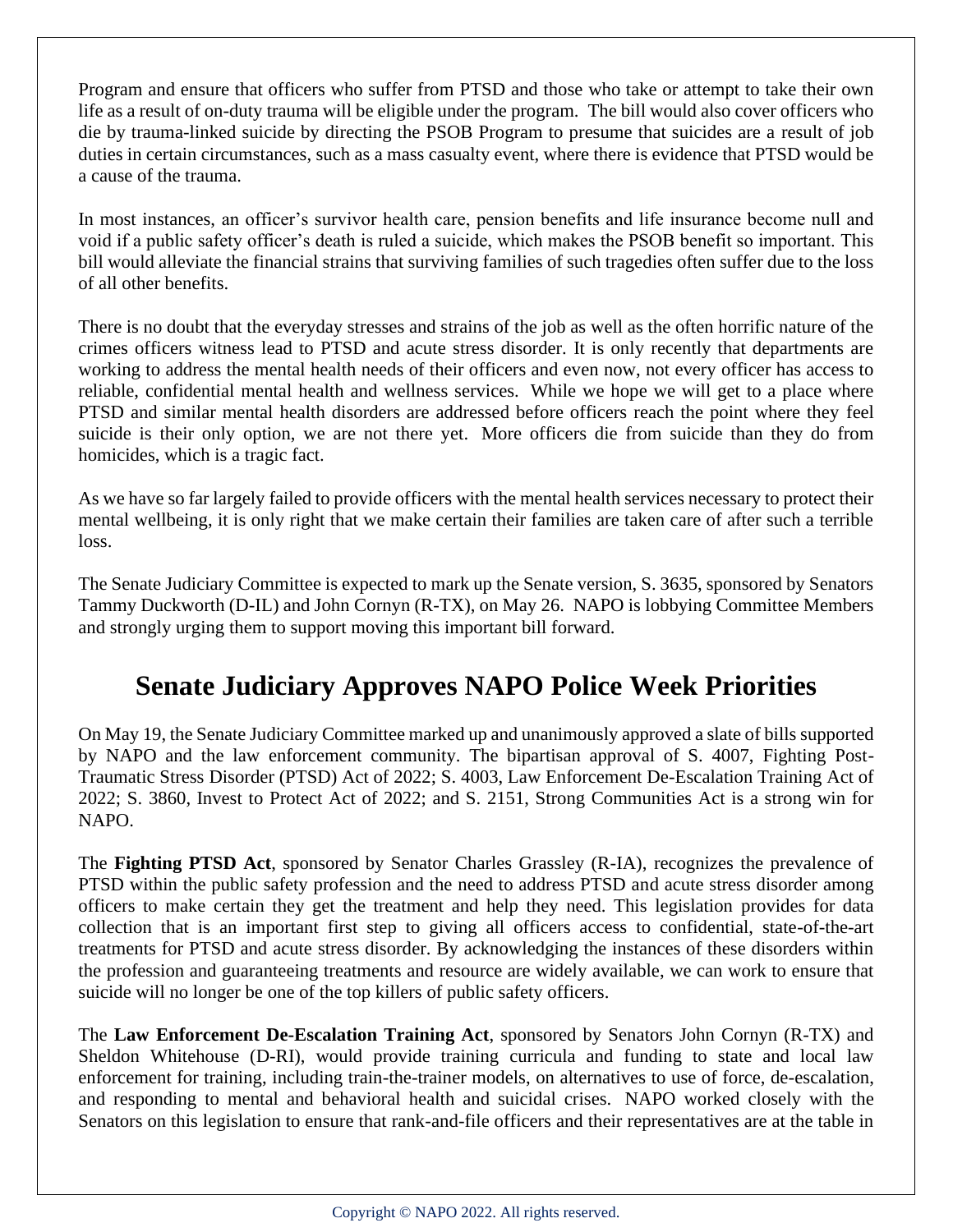developing the curricula in training topics or identifying current curricula and best practices in training on these issues.

The **Invest to Protect Act**, sponsored by Senators Catherine Cortez Masto and Charles Grassley (R-IA), would dedicate \$50 million in funding from the Department of Justice's (DOJ) Community Oriented Policing Services (COPS) Office specifically for small state, local, or tribal law enforcement agencies, defined as those employing fewer than 200 officers, to help them train their officers, implement or expand body-worn camera (BWC) programs, provide mental health resources for their officers, and retain and hire officers.

Regarding the BWC programs, the Invest to Protect Act does leave it up to the DOJ to determine if agency policy meets national best practices. Importantly, [national best practices](https://www.justice.gov/iso/opa/resources/472014912134715246869.pdf) currently include allowing officers to view footage prior to making a statement and the DOJ has supported that practice. However, in the field, we have found that the Department is not following this best practice, which it helped published, and is advocating for law enforcement agencies and localities to prohibit allowing officers the right to review footage prior to making a statement. NAPO will continue to work with the DOJ to ensure it continues to recognize this as a best practice consistently across the country and does not undermine the policiesit helped put in place.

The **Strong Communities Act**, sponsored by Senator Gary Peters (D-MI), would allow for COPS Hiring Program funds to be used to pay for local law enforcement recruits to attend schools or academies if the recruits agree to serve in the communities in which they live.

NAPO worked closely with the sponsors of the bills, Committee staff, and our national law enforcement partners, the Federal Law Enforcement Officers Association (FLEOA), Major Cities Chiefs Association (MCCA), Major County Sheriffs of America (MCSA), National District Attorneys Association (NDAA), and National Sheriffs' Association (NSA) to move these bills forward. NAPO thanks Chairman Richard Durbin (D-IL), Ranking Member Grassley (R-IA), and the bill sponsors for their support and leadership and we look forward to working with them to pass these bills in the Senate.

#### **Senate Judiciary Approves Justice and Mental Health Collaboration Program**

In a win for NAPO and the criminal justice community, the Senate Judiciary Committee approved the Justice and Mental Health Collaboration (JMHCP) Reauthorization Act (S. 3846) on May 12. The JMCHP Reauthorization Act is a bipartisan bill sponsored by Senators John Cornyn (R-TX) and Amy Klobuchar (D-MN), together with their colleagues Senators Jerry Moran (R-KS), Sheldon Whitehouse (D-RI), Thom Tillis (R-NC), Richard Durbin (D-IL), Charles Grassley (R-IA), Susan Collins (R-ME), and Catherine Cortez Masto (D-NV).

NAPO is a long-time supporter of the Justice and Mental Health Collaboration Program (JMHCP), which grew out of the Mentally Ill Offender Treatment and Crime Reduction Act (MIOTCRA), and worked closely with Senator Cornyn and stakeholder organizations on this reauthorization bill. It is a top priority for us, as it supports crisis intervention teams and training programs for law enforcement and corrections personnel to identify and respond to incidents involving individuals with mental health conditions.

The JMHCP Reauthorization Act reauthorizes the program for the next five years at \$50 million annually and improves upon it by strengthening support for crisis intervention teams and co-responder teams as well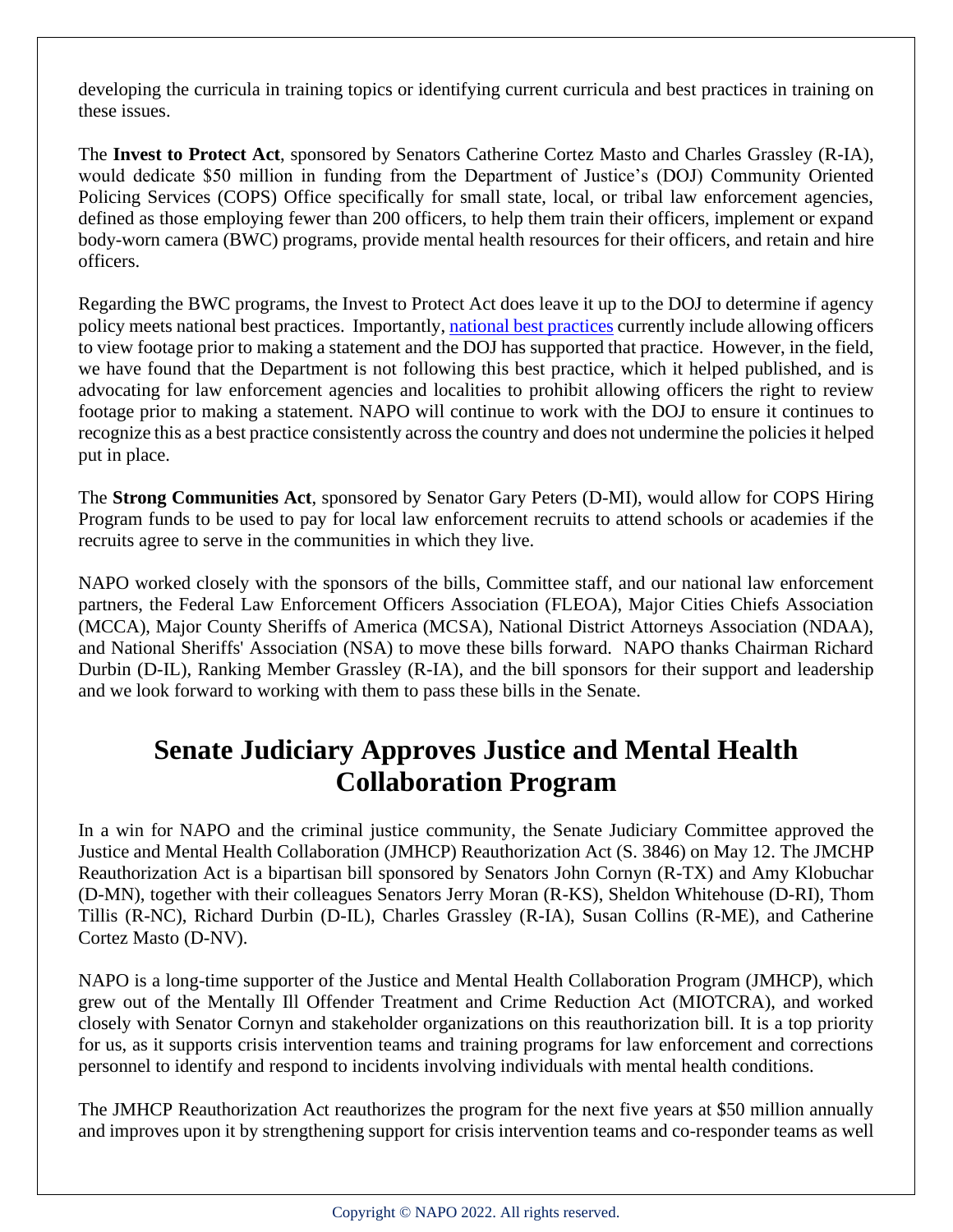as by clarifying that such teams can be placed in 911 call centers. It also supports the integration of the new National Suicide Prevention Lifeline – 988 – into the 911 system.

The JMHCP must be reauthorized to ensure law enforcement continues to have access to these vital resources and training programs. We thank Senators Cornyn and Klobuchar for their steadfast support and leadership on this issue and look forward to working with them to pass this important bill through the Senate.

## **Senate Passes Resolution Recognizing National Police Week**

This National Police Week, we acknowledge the bravery, valor and sacrifice of the men and women in law enforcement. The names of 619 officers who paid the ultimate sacrifice in service to their communities were added to the National Law Enforcement Officers Memorial in Washington, D.C. this year.

There has never been a more challenging time in our nation's history for law enforcement officers. This past year, officers have been working in an untenable environment. They have been essential workers in the coronavirus pandemic, putting their health at risk to serve and protect their communities. They have been working double shifts and overtime on the front lines as cities and towns across the nation experience a significant increase in violent crime. They have been doing all this in the face of hatred for the uniform they wear, for the laws they are bound by duty to enforce. As a nation, we must take this opportunity to recognize the men and women who serve their communities as law enforcement officers as a valued and integral part of protecting and enhancing the health, safety and welfare of our towns, cities, and states.

The Senate, led by Senators Charles Grassley (R-IA) and Richard Durbin (D-IL), chose to join us in supporting and recognizing our nation's law enforcement officers and unanimously adopted a resolution marking National Police Week on May 18. Senators Grassley and Durbin were joined by 84 of their Senate colleagues who cosponsored the resolution. It honors the 576 law enforcement officers who were killed in the line of duty in 2021, including the nearly 400 who died from COVID-19, as well as the 92 lost to date in 2022.

We thank Senator Grassley and Durbin for leading this effort and for choosing to acknowledge the bravery and sacrifice federal, state, local and tribal officers have shown in service to their country and communities of the past year.

## **Senate Introduces NAPO-Backed Bill to Give Small, Rural Departments Greater Access to COPS Funding**

Senator Lindsey Graham (R-SC), together with Senators Amy Klobuchar (D-MN), Catherine Cortez Masto (D-NV), Lisa Murkowski (R-AK), and Chris Coons (D-DE), introduced the NAPO supported COPS on the Beat Grant Program Reauthorization and Parity Act, S. 4287. This legislation would reauthorize the COPS Grant program, expands the grant program to allow rural, low-income communities to use COPS Hiring Program (CHP) grant funding to increase law enforcement wages, and removes the preference for agencies that can afford a higher match than required. The bill would also provide for a lower match for qualifying lower-income rural communities that gradually increases over time to ensure these departments can participate in the CHP grant program.The COPS Program provides invaluable resources, training, and technical assistance to state and local law enforcement agencies, helping to keep our communities safe.  However, small and rural agencies across the country find themselves getting left behind due to their size